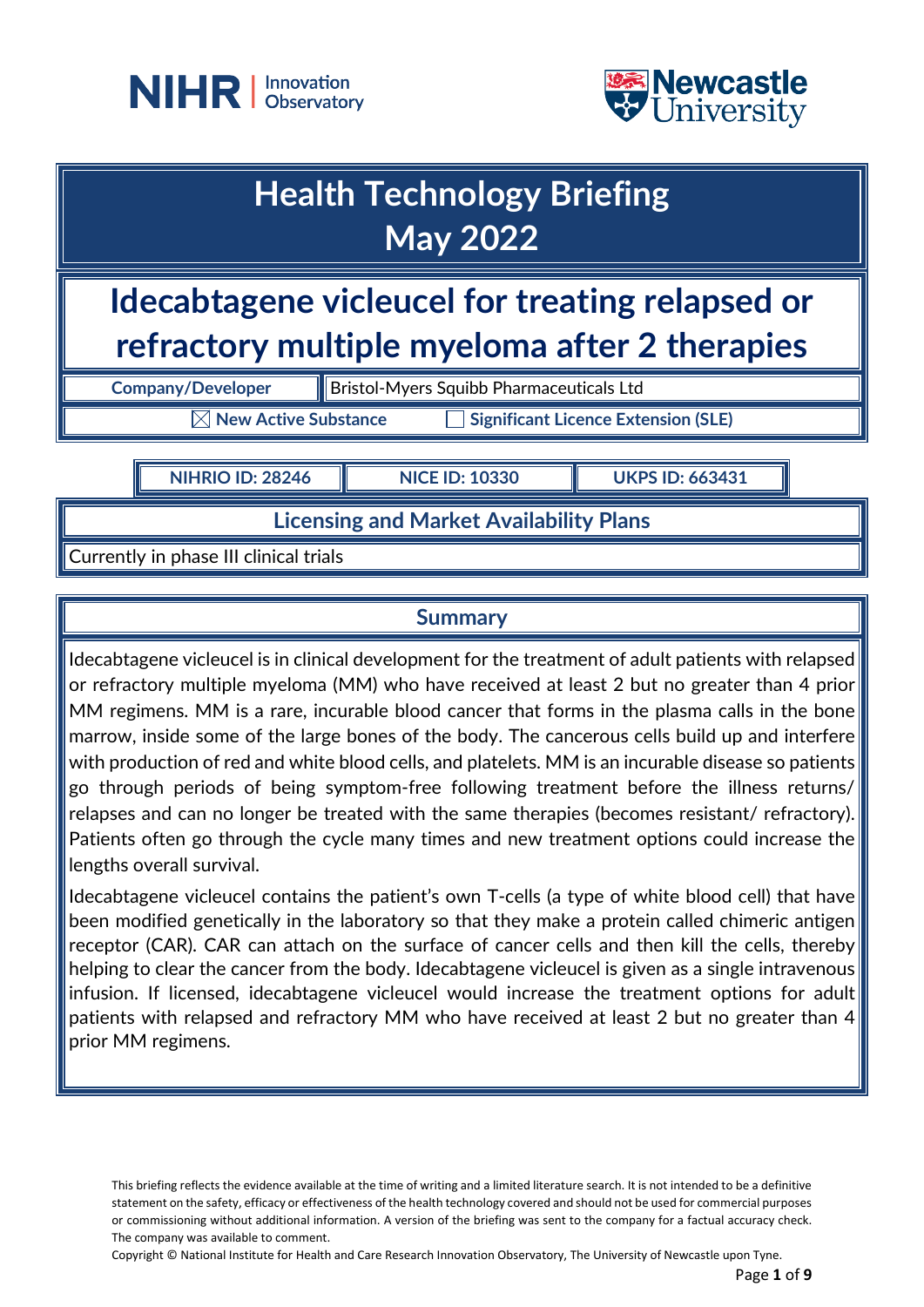



## **Proposed Indication**

L

For the treatment of adult patients with relapsed or refractory multiple myeloma (MM) who have received at least 2 but no greater than 4 prior MM regimens. $^{\rm 1}$ 

# **Technology**

#### **Description**

Idecabtagene vicleucel (Ide-cel; bb2121; Abecma) is a chimeric antigen receptor (CAR) T-cell therapy targeting B-cell maturation antigen (BCMA).<sup>2,3</sup> BCMA, also known as tumour necrosis factor receptor superfamily member 17 (TNFRSF17), is a cell surface receptor expressed on the surface of normal and malignant plasma cells. It regulates the proliferation and survival, as well as the maturation and differentiation of B-cells into plasma cells, also prolonging the survival of long-lived plasma cells.<sup>4,5</sup> In MM, the expression of BCMA is significantly increased on malignant plasma cells over the normal plasma cells, thereby protecting the myeloma cells from apoptosis (programmed cell death) by the upregulation of antiapoptotic proteins. BCMA also induces the expression of immunosuppressive molecules such as programmed death-ligand 1(PD-L1) in MM cells.<sup>6</sup>

Idecabtagene vicleucel is currently in clinical development for the treatment of adult patients with relapsed and refractory MM who have received at least 2 but no greater than 4 prior MM regimens.<sup>7</sup> In the phase III clinical trial (KarMMa-3; NCT03651128), participants will be infused with idecabtagene vicleucel autologous CAR T-cells at a dose ranging from 150 - 450 x 10<sup>6</sup> CAR T-cells after receiving lymphodepleting chemotherapy. 1

### Key Innovation

Treatment of MM has involved the use of conventional and novel therapeutics, either alone or in combination with transplantation. However, recurrence of the disease due to drug resistance as well as adverse effects from these therapies remains a significant obstacle.<sup>5</sup>

Multiple innovative BCMA-targeted therapeutics, including CAR T-cell therapies, are under active clinical development. Treatment with idecabtagene vicleucel has resulted in rapid and sustained tumour elimination and 100% survival in a mouse model of human MM.<sup>4</sup> Idecabtagene vicleucel induced responses in a majority of heavily pretreated patients with refractory and relapsed myeloma in a phase II trial (NCT03361748); minimal residual disease (MRD)– negative status was achieved in 26% of treated patients.8

Idecabtagene vicleucel is an advanced therapy medicinal product (ATMP) within the definition of a gene therapy medicine.<sup>7,9</sup>

If approved, idecabtagene vicleucel would offer an additional treatment option for adult patients with relapsed and refractory MM.

#### Regulatory & Development Status

Idecabtagene vicleucel has conditional Marketing Authorisation in the EU for the treatment of adults with relapsed and refractory MM who have received at least three prior therapies, including an  $\,$ immunomodulatory agent, a proteasome inhibitor and an anti-CD38 antibody. $^{10}$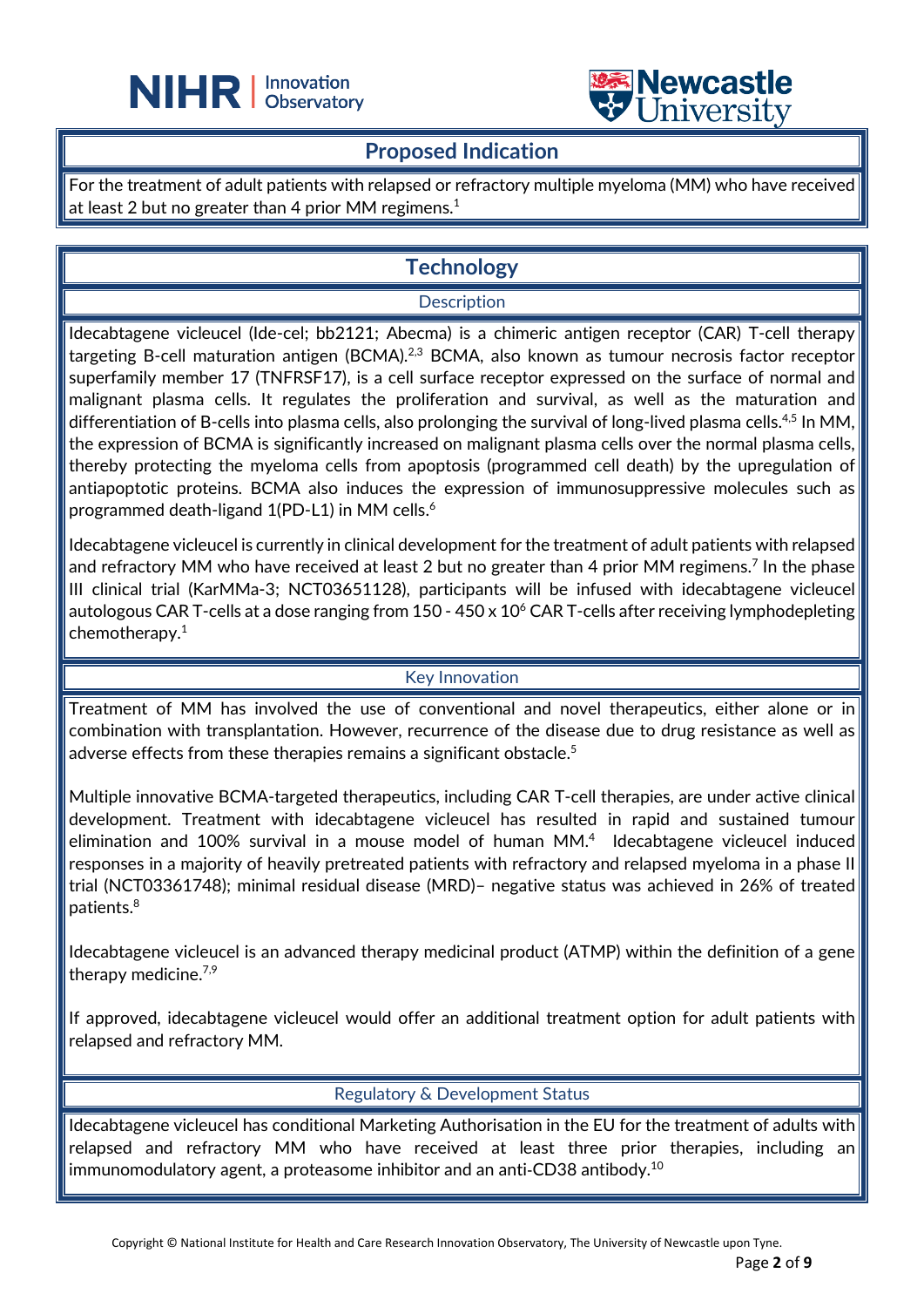



Idecabtagene vicleucel has the following designations:<sup>11,12</sup>

an orphan drug in the EU in 2017 for the treatment of MM.

L

• a PRIME status for treatment of relapsed and refractory MM patients whose prior therapy included a proteasome inhibitor, an immunomodulatory agent and an anti-CD38 antibody, by the EMA in November 2017 (previously granted).

# **Patient Group**

### Disease Area and Clinical Need

Multiple myeloma (MM) is a type of bone marrow cancer that is characterised by uncontrolled proliferation of monoclonal plasma cells in the bone marrow, resulting in the over-production of monoclonal immunoglobulin and immunosuppression, as well as osteolysis and end-organ damage.<sup>13,14</sup> MM can affect multiple organs and systems including the bones, kidneys, blood and immune system.15 Relapsed and refractory myeloma is defined as disease that is nonresponsive while on salvage therapy, or progresses within 60 days of last therapy in patients who have achieved minimal response (MR) or better at some point previously before then progressing in their disease course. <sup>16</sup> Risk factors for MM include age, gender and ethnicity.<sup>17</sup> Other risk factors include having a family history of the disease, having taken immunosuppressants and past exposure to radiation.<sup>18</sup> MM patients often have pronounced symptoms and substantially reduced health-related quality of life (HRQoL). Around 80% of patients experience skeletal destruction, approximately 73% will have anaemia at diagnosis and about 30% of patients present with renal insufficiency.<sup>19</sup>

There are around 6,000 new MM cases in the UK every year, that's 16 every day (2016-2018). It is the  $19<sup>th</sup>$  most common cancer in the UK, accounting for 2% of all new cancer cases. Incidence rates in the UK are highest in people aged 85 to 89.<sup>20</sup> According to the 2020-21 Hospital Episodes Statistics data, there were 107,457 finished consultant episodes (FCEs), 103,209 admissions and 66,906 FCE bed days for MM (ICD-10 code C90.0). $^{21}$  There are around 3,100 MM deaths in the UK every year, that's more than 8 every day (2016-2018). Mortality rates for MM are projected to fall by 17% in the UK between 2014 and 2035, to 5 deaths per 100,000 people by  $2035.^{22}$ 

#### Recommended Treatment Options

Treatment for relapsed MM depends on how long the patient was in remission for, the previous treatment received and the general health of the patient. Treatment options usually involve the use of targeted cancer drugs; a combination of chemotherapy drugs, with or without targeted cancer drugs; and a steroid.<sup>23</sup> Standard drug classes for treating relapsed and refractory MM include proteasome inhibitors (PIs), immunomodulatory drugs (IMiDs), anti-CD38 monoclonal antibodies (mAbs).24

NICE guidelines recommend the use of:<sup>25-29</sup>

- Lenalidomide plus dexamethasone for people who have received two or more prior therapies for relapsed or refractory MM
- Panobinostat in combination with bortezomib and dexamethasone for adults who have received at least two prior regimens including bortezomib and an immunomodulatory agent
- Ixazomib with lenalidomide and dexamethasone for treating relapsed or refractory MM in adults who have had 2 or 3 lines of therapy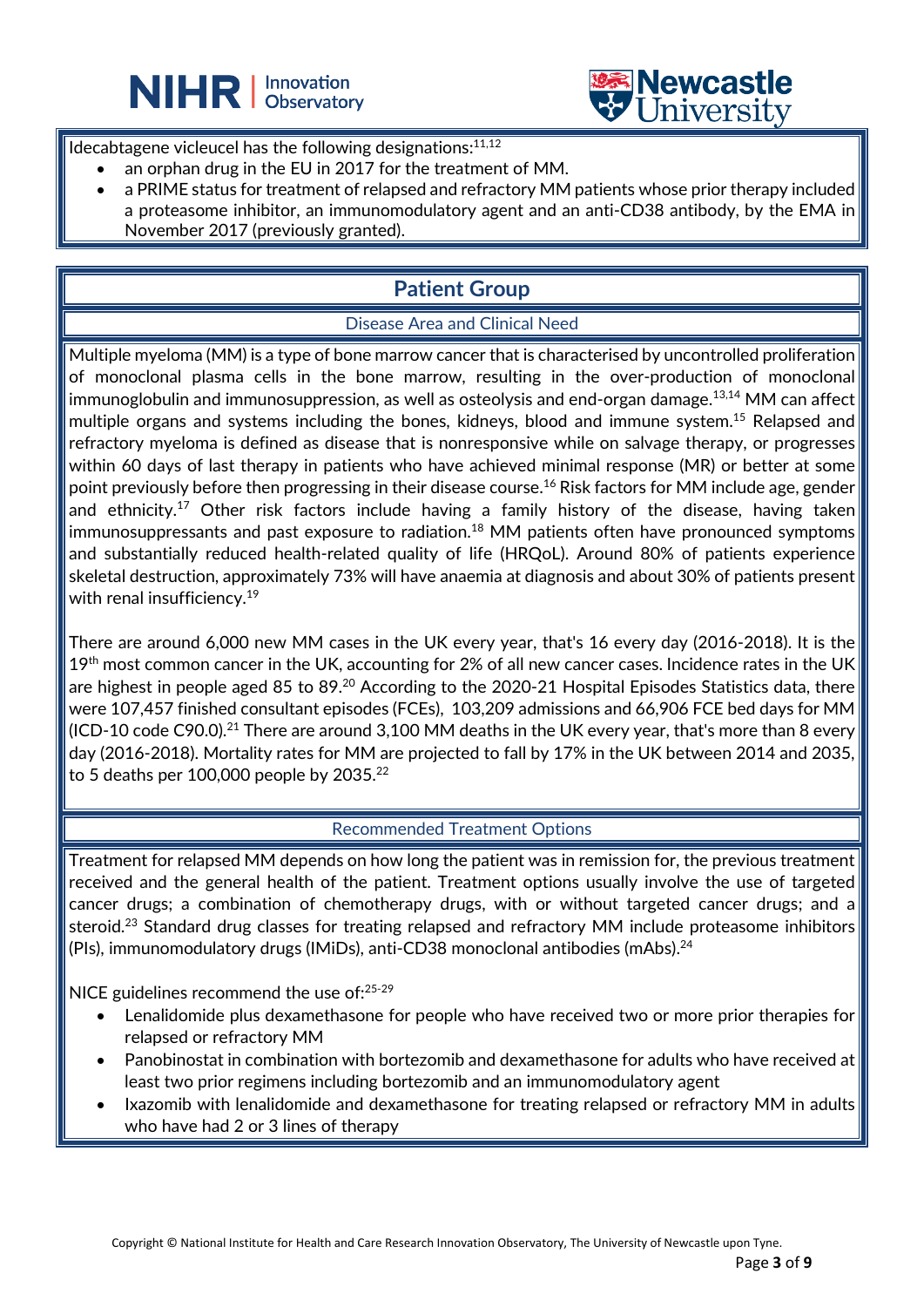



• Daratumumab monotherapy for adults whose previous therapy included a proteasome inhibitor and an immunomodulator, and whose disease progressed on the last treatment, only if they have daratumumab after 3 treatments

L

Isatuximab with pomalidomide and dexamethasone for treating relapsed and refractory MM in adults who have had lenalidomide and a proteasome inhibitor, and whose disease has progressed on their last treatment, only if they have had 3 previous lines of treatment

| <b>Clinical Trial Information</b> |                                                                                                                                                                                                                                                                                                                                                                                                                                                                                                                                             |  |  |
|-----------------------------------|---------------------------------------------------------------------------------------------------------------------------------------------------------------------------------------------------------------------------------------------------------------------------------------------------------------------------------------------------------------------------------------------------------------------------------------------------------------------------------------------------------------------------------------------|--|--|
| <b>Trial</b>                      | KarMMa-3, NCT03651128, EudraCT 2018-001023-38; A Phase 3, Multicentre,<br>Randomised, Open-label Study to Compare the Efficacy and Safety of bb2121<br>Versus Standard Regimens in Subjects With Relapsed and Refractory Multiple<br>Myeloma (RRMM)<br>Phase III - Ongoing<br>Locations: 7 EU countries, UK, USA, Canada and other countries<br>Primary completion date: May 2022                                                                                                                                                           |  |  |
| <b>Trial Design</b>               | Multicentre, randomised, parallel assignment, open label                                                                                                                                                                                                                                                                                                                                                                                                                                                                                    |  |  |
| Population                        | N=381 (estimated); aged 18 years and older; Subjects with a documented<br>diagnosis of MM and have received at least 2 but no greater than 4 prior MM<br>regimens                                                                                                                                                                                                                                                                                                                                                                           |  |  |
| Intervention(s)                   | Idecabtagene vicleucel autologous CAR T-cells will be infused at a dose ranging<br>from 150 - 450 x 10^6 CAR+ T-cells after receiving lymphodepleting<br>chemotherapy.                                                                                                                                                                                                                                                                                                                                                                      |  |  |
| Comparator(s)                     | One of following regimens dependent on the subject's most recent anti-<br>myeloma treatment regimen:<br>Daratumumab (DARA) in combination with pomalidomide (POM) and low-<br>dose dexamethasone (dex) (DPd) OR<br>DARA in combination with bortezomib (BTZ) and low-dose dex (DVd) OR<br>Ixazomib (IXA) in combination with lenalidomide (LEN) and low-dose dex (IRd)<br><b>OR</b><br>Carfilzomib (CFZ) in combination with low-dose dexamethasone (Kd) OR<br>Elotuzumab (ELO) in combination with POM and low-dose dexamethasone<br>(EPd) |  |  |
| Outcome(s)                        | Primary outcome measure:<br>Progression-free Survival (PFS) [Time Frame: Minimum of 5 years from<br>randomization]<br>See trial record for full list of other outcomes                                                                                                                                                                                                                                                                                                                                                                      |  |  |
| Results (efficacy)                |                                                                                                                                                                                                                                                                                                                                                                                                                                                                                                                                             |  |  |
| <b>Results (safety)</b>           |                                                                                                                                                                                                                                                                                                                                                                                                                                                                                                                                             |  |  |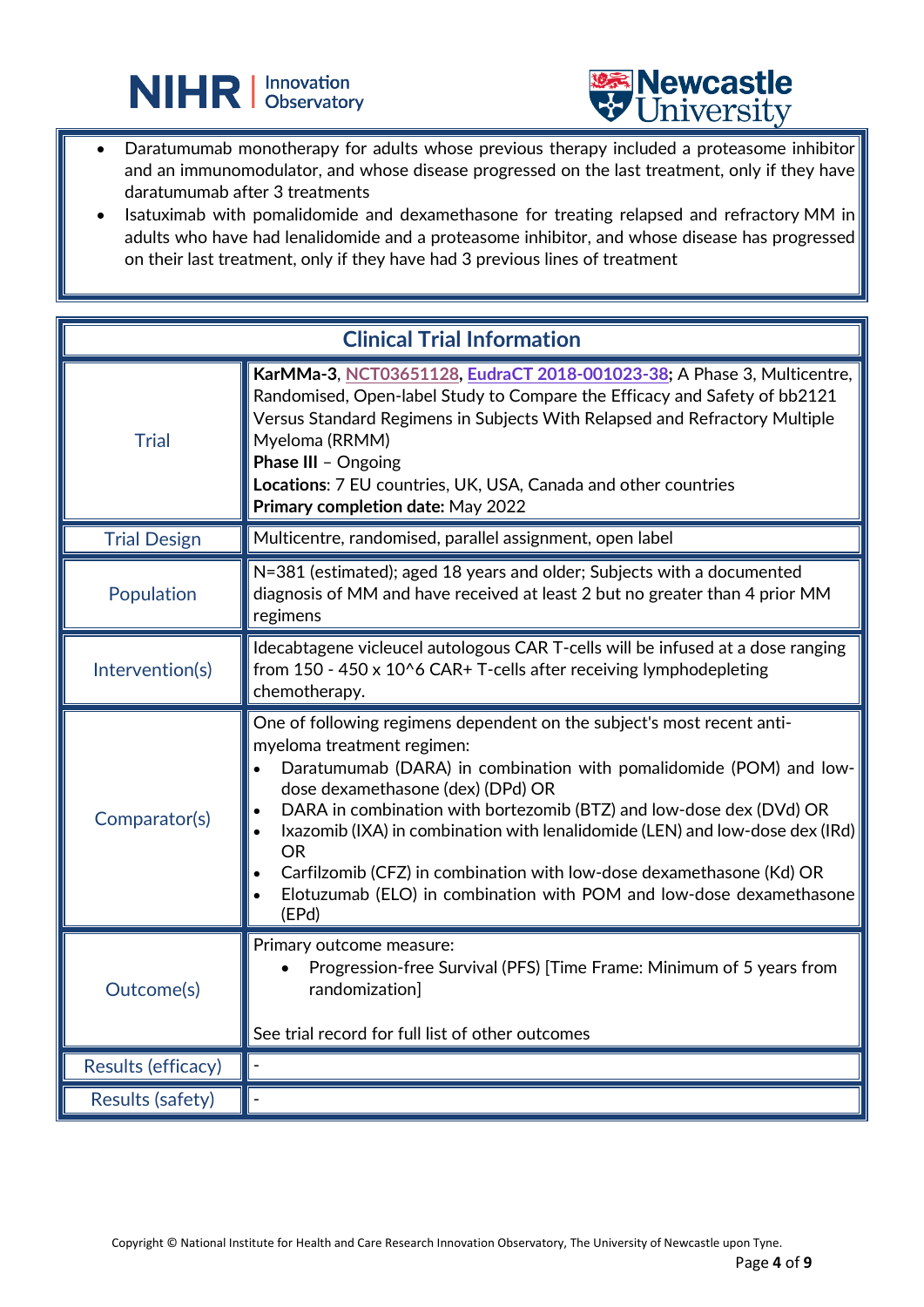



## **Estimated Cost**

L

#### The cost of idecabtagene vicleucel is not yet known.

## **Relevant Guidance**

NICE Guidance

- NICE technology appraisal guidance in development. Belantamab mafodotin for treating relapsed or refractory multiple myeloma after 3 therapies (ID2701). Expected publication date to be confirmed.
- NICE technology appraisal guidance in development. Elotuzumab for multiple myeloma (ID966). Expected publication date to be confirmed.
- NICE technology appraisal guidance in development. Idecabtagene vicleucel for treating relapsed and refractory multiple myeloma in people who have received at least 3 prior therapies (ID1442). Expected publication date to be confirmed.
- NICE technology appraisal guidance in development. Pelareorep for treating relapsed or refractory multiple myeloma (ID1028). Expected publication date to be confirmed
- NICE technology appraisal guidance in development. Pembrolizumab for previously treated multiple myeloma (ID1139). Expected publication date to be confirmed.
- NICE technology appraisal guidance in development. Plitidepsin in combination with dexamethasone for treating relapsed or refractory multiple myeloma (ID1081). Expected publication date to be confirmed.
- NICE technology appraisal guidance in development. Selinexor with bortezomib and low dose dexamethasone for treating relapsed or refractory multiple myeloma (ID3797). Expected publication date to be confirmed.
- NICE technology appraisal guidance in development. Melphalan flufenamide with dexamethasone for treating relapsed or refractory multiple myeloma (ID3862). Expected publication date to be confirmed.
- NICE technology appraisal guidance in development. Ixazomib with lenalidomide and dexamethasone for treating relapsed or refractory multiple myeloma (CDF review of TA505) (ID1635). Expected publication date to be confirmed.
- NICE technology appraisal guidance in development. Ciltacabtagene autoleucel for treating relapsed or refractory multiple myeloma (ID3816). Expected publication date to be confirmed.
- NICE technology appraisal guidance in development. Carfilzomib with daratumumab and dexamethasone for treating relapsed or refractory multiple myeloma (ID2709). Expected publication date October 2022.
- NICE technology appraisal. Carfilzomib with dexamethasone and lenalidomide for previously treated multiple myeloma (TA695). April 2021.
- NICE technology appraisal. Isatuximab with pomalidomide and dexamethasone for treating relapsed and refractory multiple myeloma (TA658). November 2020.
- NICE technology appraisal. Carfilzomib for previously treated multiple myeloma (TA657). November 2020.
- NICE technology appraisal. Daratumumab monotherapy for treating relapsed and refractory multiple myeloma (TA510). March 2018.
- NICE technology appraisal. Ixazomib with lenalidomide and dexamethasone for treating relapsed or refractory multiple myeloma (TA505). February 2018.
- NICE technology appraisal. Pomalidomide for multiple myeloma previously treated with lenalidomide and bortezomib (TA427). January 2017.
- NICE technology appraisal. Bortezomib monotherapy for relapsed multiple myeloma (TA129). October 2007.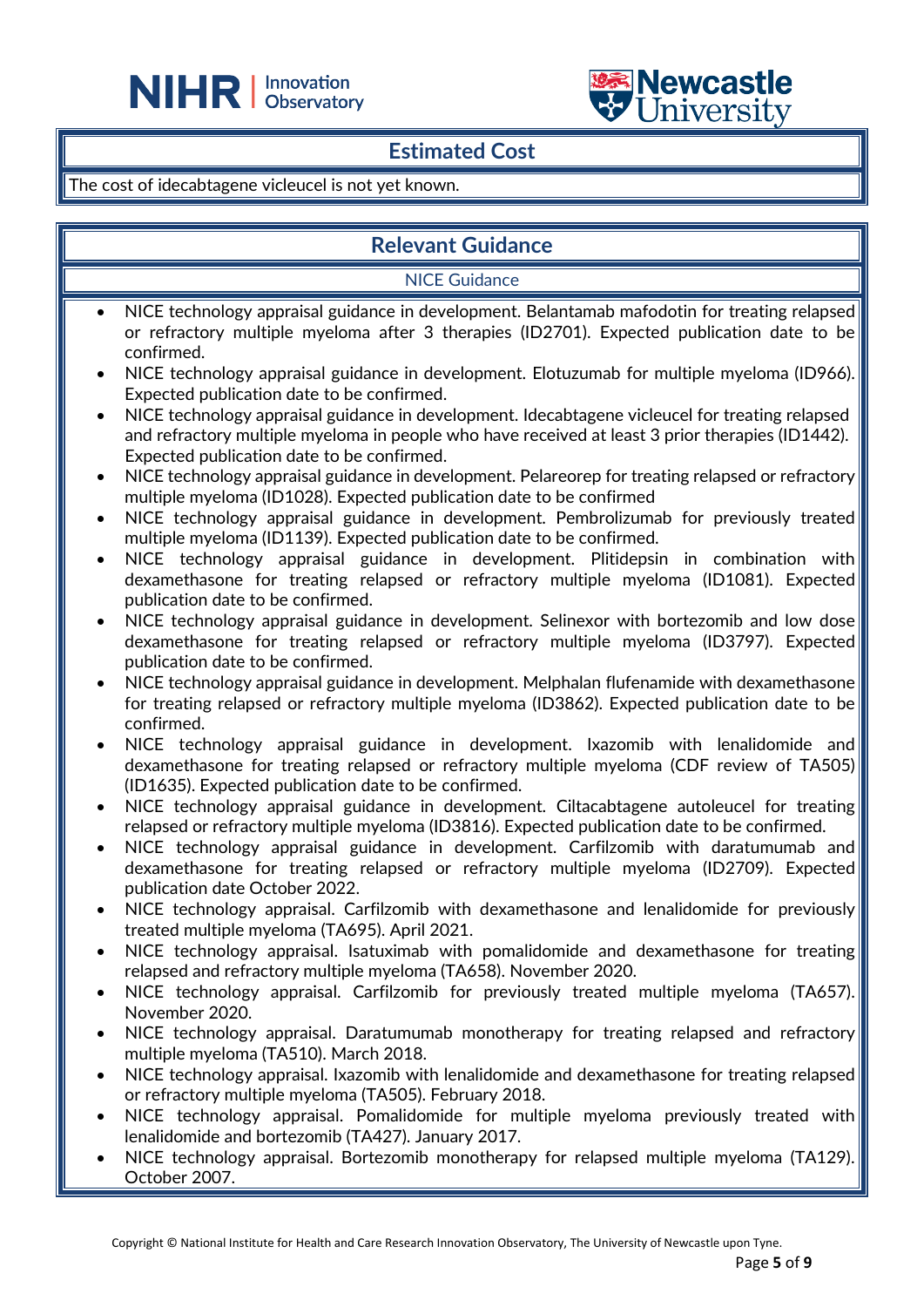



• NICE guideline. Myeloma: diagnosis and management (NG35). October 2016.

L

• NICE guideline. Haematological cancers: improving outcomes (NG47). May 2016

#### NHS England (Policy/Commissioning) Guidance

- NHS England. Clinical Commissioning Policy: Bendamustine for relapsed multiple myeloma (all ages). 2020. 200604/P.
- NHS England. Clinical Commissioning Policy: Second allogeneic haematopoietic stem cell transplant for relapsed disease (all ages). 2017. 16068/P.
- NHS England. Clinical Commissioning Policy: Intrathecal Drug Delivery for Cancer Pain. 2015. D08/P/b.
- NHS England. Clinical Commissioning Policy: Haematopoietic stem Cell Transplantation (HSCT) (All ages): Revised. 2015. B04/P/a.
- NHS England. 2013/14 NHS Standard Contract for Cancer: Chemotherapy (Adult). B/15/S/a.
- NHS England. 2013/14 NHS Standard Contract for Cancer: Radiotherapy (All Ages). B01/S/a.
- NHS England. 2013/14 NHS Standard Contract for Haematopoietic Stem Cell Transplantation (Adult). B04/S/a.

#### Other Guidance

- British Society for Haematology (BSH) and the UK Myeloma Forum (UKMF). Guidelines on the diagnosis, investigation and initial treatment of myeloma. 2021. $^{\rm 30}$
- European Society of Medical Oncology (ESMO). Multiple myeloma: EHA-ESMO Clinical Practice Guidelines for diagnosis, treatment and follow-up. 2021.<sup>31</sup>
- National Comprehensive Cancer Network (NCCN). NCCN clinical practice guidelines in oncology: multiple myeloma, version 3. 2020. 32
- American Society of Clinical Oncology. Treatment of Multiple Myeloma: ASCO and CCO Joint Clinical Practice Guideline. 2019. 33
- NHS England. Manual for prescribed specialist services. Chapter 29: blood and marrow transplantation services (adults and children); Chapter 105: specialist cancer services (adults). 2018/19. 34
- NHS England. National chemotherapy algorithms multiple myeloma.  $2015.^{35}$
- The International Myeloma Working Group. Revised International Staging System for Multiple Myeloma: A report from IMWG. 2015.<sup>36</sup>

## **Additional Information**

## **References**

1 ClinicalTrials.gov. *Efficacy and safety study of bb2121 versus standard regimens in subjects with relapsed and refractory multiple myeloma (RRMM) (KarMMa-3)*. *Trial ID: NCT03651128*.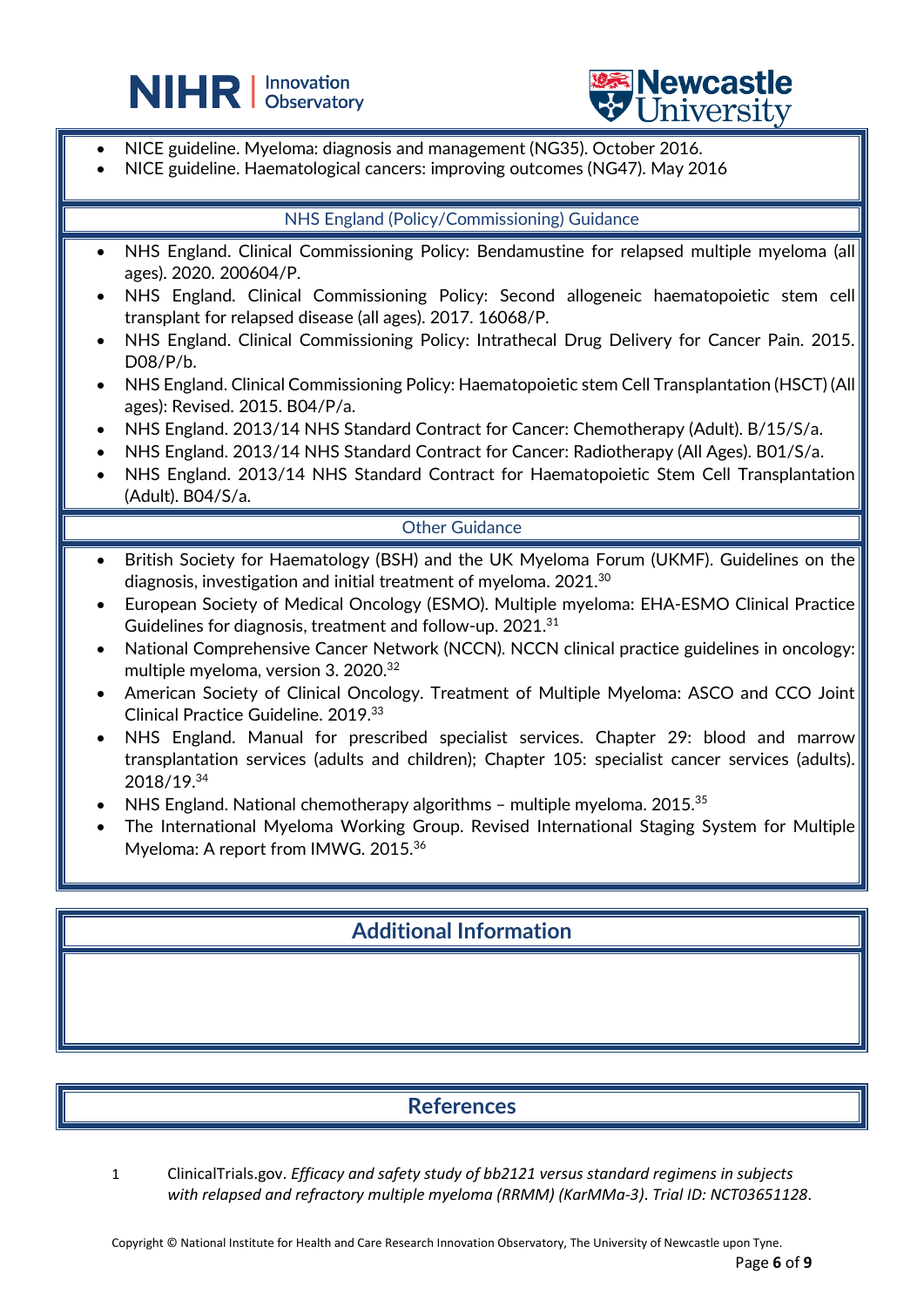



Status: Ongoing. Available from:

[https://clinicaltrials.gov/ct2/show/study/NCT03651128?term=NCT03651128&recrs=ab&dra](https://clinicaltrials.gov/ct2/show/study/NCT03651128?term=NCT03651128&recrs=ab&draw=2&rank=1) [w=2&rank=1](https://clinicaltrials.gov/ct2/show/study/NCT03651128?term=NCT03651128&recrs=ab&draw=2&rank=1) [Accessed 07 April 2022].

- 2 Anderson Jr LD. Idecabtagene vicleucel (ide-cel) CAR T-cell therapy for relapsed and refractory multiple myeloma. *Future Oncology*. 2021;18(3):277-89. [https://www.futuremedicine.com/doi/10.2217/fon-2021-1090.](https://www.futuremedicine.com/doi/10.2217/fon-2021-1090)
- 3 Bolder Science. *Idecabtagene vicleucel (ide-cel; bb2121; Anti-BCMA CAR T Cells)*. Available from:<https://www.bolderscience.com/molecule/ide-cel/> [Accessed 07 April 2022].
- 4 Yu B, Jiang T, Liu D. BCMA-targeted immunotherapy for multiple myeloma. *Journal of Hematology & Oncology*. 2020;13(1):1-24. [https://doi.org/10.1186/s13045-020-00962-7.](https://doi.org/10.1186/s13045-020-00962-7)
- 5 Tai Y-T, Anderson KC. Targeting B-cell maturation antigen in multiple myeloma. *Immunotherapy*. 2015;7(11):1187-99[. https://doi.org/10.2217/imt.15.77.](https://doi.org/10.2217/imt.15.77)
- 6 Cho S-F, Anderson KC, Tai Y-T. Targeting B cell maturation antigen (BCMA) in multiple myeloma: potential uses of BCMA-based immunotherapy. *Frontiers in immunology*. 2018;9:1821. [https://doi.org/10.3389/fimmu.2018.01821.](https://doi.org/10.3389/fimmu.2018.01821)
- 7 Specialist Pharmacy Service. *Idecabtagene vicleucel*. Available from: <https://www.sps.nhs.uk/medicines/idecabtagene-vicleucel/> [Accessed 07 April 2022].
- 8 Munshi NC, Anderson Jr LD, Shah N, Madduri D, Berdeja J, Lonial S, et al. Idecabtagene vicleucel in relapsed and refractory multiple myeloma. *New England Journal of Medicine*. 2021;384(8):705-16[. https://www.nejm.org/doi/full/10.1056/nejmoa2024850.](https://www.nejm.org/doi/full/10.1056/nejmoa2024850)
- 9 European Medicines Agency (EMA). *Advanced therapy medicinal products: Overview*. Available from: [https://www.ema.europa.eu/en/human-regulatory/overview/advanced](https://www.ema.europa.eu/en/human-regulatory/overview/advanced-therapy-medicinal-products-overview)[therapy-medicinal-products-overview](https://www.ema.europa.eu/en/human-regulatory/overview/advanced-therapy-medicinal-products-overview) [Accessed 07 April 2022].
- 10 European Medicines Agency (EMA). *Abecma*. 2022. Available from: <https://www.ema.europa.eu/en/medicines/human/EPAR/abecma> [Accessed 12 May 2022].
- 11 European Medicines Agency (EMA). *Orphan designation for the treatment of multiple myeloma* 2017. Available from: [https://www.ema.europa.eu/en/medicines/human/orphan](https://www.ema.europa.eu/en/medicines/human/orphan-designations/eu-3-17-1863)[designations/eu-3-17-1863](https://www.ema.europa.eu/en/medicines/human/orphan-designations/eu-3-17-1863) [Accessed 07 April 2022].
- 12 European Medicines Agency (EMA). *List of medicines previously in PRIME scheme*. Available from: [https://www.ema.europa.eu/documents/report/list-products-granted-eligibility](https://www.ema.europa.eu/documents/report/list-products-granted-eligibility-prime_en-0.xlsx)[prime\\_en-0.xlsx](https://www.ema.europa.eu/documents/report/list-products-granted-eligibility-prime_en-0.xlsx) [Accessed 07 April 2022].
- 13 Hipp S, Tai Y, Blanset D, Deegen P, Wahl J, Thomas O, et al. A novel BCMA/CD3 bispecific Tcell engager for the treatment of multiple myeloma induces selective lysis in vitro and in vivo. *Leukemia*. 2017;31(8):1743-51. [https://doi.org/10.1038/leu.2016.388.](https://doi.org/10.1038/leu.2016.388)
- 14 National Health Service (NHS). *Overview - Multiple myeloma*. Available from: <https://www.nhs.uk/conditions/multiple-myeloma/> [Accessed 07 April 2022].
- 15 National Institute for Health and Care Excellence (NICE). *Multiple myeloma*. Last Update Date: June 2020. Available from[: https://cks.nice.org.uk/topics/multiple](https://cks.nice.org.uk/topics/multiple-myeloma/#!backgroundSub)[myeloma/#!backgroundSub](https://cks.nice.org.uk/topics/multiple-myeloma/#!backgroundSub) [Accessed 07 April 2022].
- 16 Rajkumar SV, Harousseau J-L, Durie B, Anderson KC, Dimopoulos M, Kyle R, et al. Consensus recommendations for the uniform reporting of clinical trials: report of the International Myeloma Workshop Consensus Panel 1. *Blood*. 2011;117(18):4691-5. [https://doi.org/10.1182/blood-2010-10-299487.](https://doi.org/10.1182/blood-2010-10-299487)
- 17 Mayo Clinic. *Multiple myeloma*. Available from: [https://www.mayoclinic.org/diseases](https://www.mayoclinic.org/diseases-conditions/multiple-myeloma/symptoms-causes/syc-20353378)[conditions/multiple-myeloma/symptoms-causes/syc-20353378](https://www.mayoclinic.org/diseases-conditions/multiple-myeloma/symptoms-causes/syc-20353378) [Accessed 07 April 2022].
- 18 Cancer Research UK. *Myeloma - Risks and causes*. Available from: <https://www.cancerresearchuk.org/about-cancer/myeloma/risks-causes> [Accessed 07 April 2022].
- 19 Sonneveld P, Verelst S, Lewis P, Gray-Schopfer V, Hutchings A, Nixon A, et al. Review of health-related quality of life data in multiple myeloma patients treated with novel agents. *Leukemia*. 2013;27(10):1959-69. [https://doi.org/10.1038/leu.2013.185.](https://doi.org/10.1038/leu.2013.185)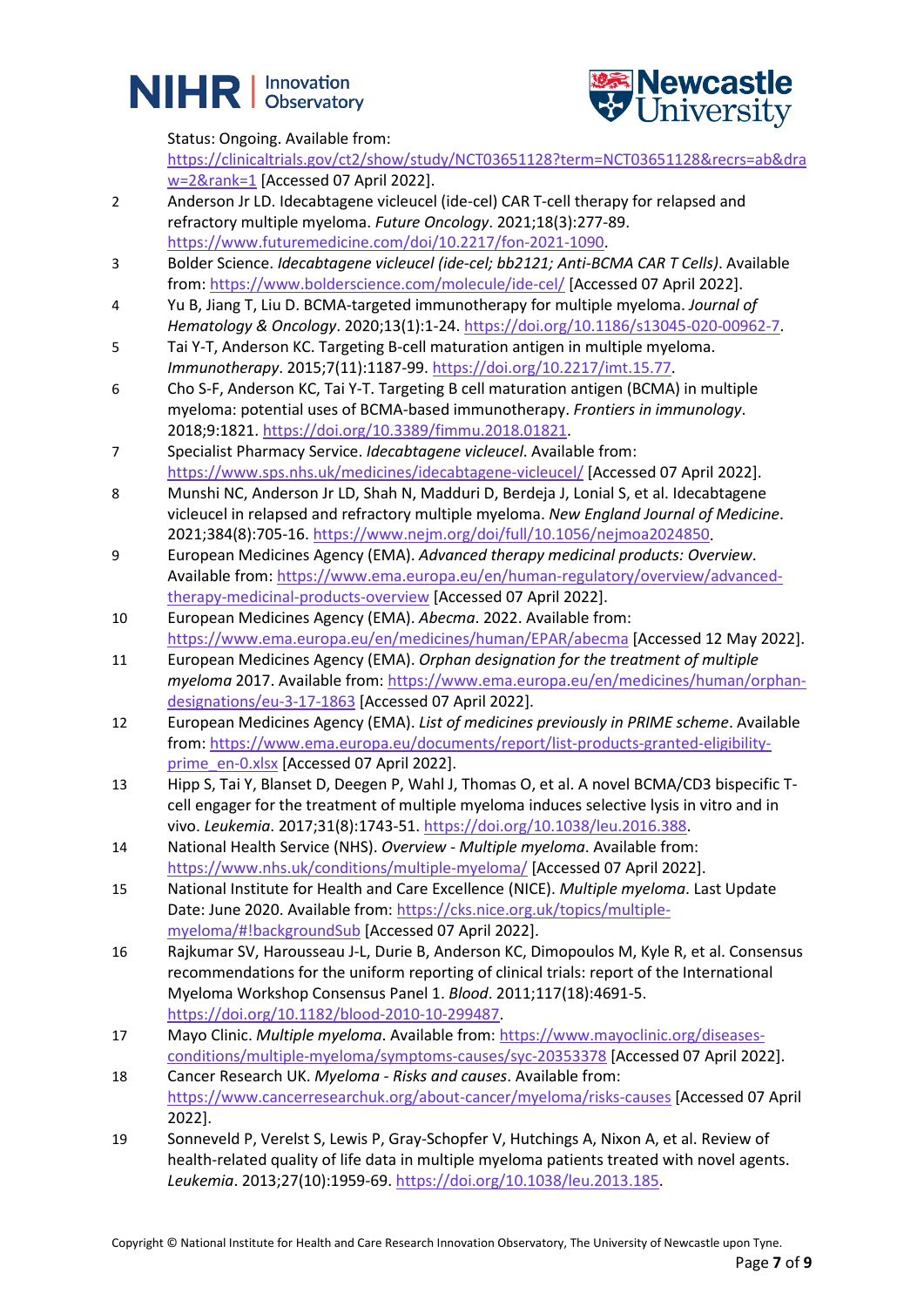



- 20 Cancer Research UK. *Myeloma statistics*. Available from: [https://www.cancerresearchuk.org/health-professional/cancer-statistics/statistics-by](https://www.cancerresearchuk.org/health-professional/cancer-statistics/statistics-by-cancer-type/myeloma#heading-Zero)[cancer-type/myeloma#heading-Zero](https://www.cancerresearchuk.org/health-professional/cancer-statistics/statistics-by-cancer-type/myeloma#heading-Zero) [Accessed 07 April 2022].
- 21 NHS Digital. *Hospital Admitted Patient Care Activity 2020-21*. 2021. Available from: [https://digital.nhs.uk/data-and-information/publications/statistical/hospital-admitted](https://digital.nhs.uk/data-and-information/publications/statistical/hospital-admitted-patient-care-activity/2020-21)[patient-care-activity/2020-21](https://digital.nhs.uk/data-and-information/publications/statistical/hospital-admitted-patient-care-activity/2020-21) [Accessed 08 April 2022].
- 22 Cancer Research UK. *Myeloma statistics - Myeloma mortality*. Available from: [https://www.cancerresearchuk.org/health-professional/cancer-statistics/statistics-by](https://www.cancerresearchuk.org/health-professional/cancer-statistics/statistics-by-cancer-type/myeloma#heading-One)[cancer-type/myeloma#heading-One](https://www.cancerresearchuk.org/health-professional/cancer-statistics/statistics-by-cancer-type/myeloma#heading-One) [Accessed 07 April 2022].
- 23 Cancer Research UK. *Myeloma - Treatment options*. Available from: <https://www.cancerresearchuk.org/about-cancer/myeloma/treatment/treatment-decisions> [Accessed 07 April 2022].
- 24 Franssen LE, Mutis T, Lokhorst HM, van de Donk NW. Immunotherapy in myeloma: how far have we come? *Therapeutic advances in hematology*. 2019;10:2040620718822660. [https://journals.sagepub.com/doi/full/10.1177/2040620718822660.](https://journals.sagepub.com/doi/full/10.1177/2040620718822660)
- 25 National Institute for Health and Care Excellence (NICE). *Management of multiple myeloma*. 2022. Available from: [https://www.nice.org.uk/guidance/ng35/resources/myeloma](https://www.nice.org.uk/guidance/ng35/resources/myeloma-diagnosis-and-management-pdf-1837394042821)[diagnosis-and-management-pdf-1837394042821](https://www.nice.org.uk/guidance/ng35/resources/myeloma-diagnosis-and-management-pdf-1837394042821) [Accessed 08 April 2022].
- 26 National Institute for Health and Care Excellence (NICE). *Panobinostat for treating multiple myeloma after at least 2 previous treatments*. 2016. Available from: [https://www.nice.org.uk/guidance/ta380/resources/panobinostat-for-treating-multiple](https://www.nice.org.uk/guidance/ta380/resources/panobinostat-for-treating-multiple-myeloma-after-at-least-2-previous-treatments-pdf-82602842988229)[myeloma-after-at-least-2-previous-treatments-pdf-82602842988229](https://www.nice.org.uk/guidance/ta380/resources/panobinostat-for-treating-multiple-myeloma-after-at-least-2-previous-treatments-pdf-82602842988229) [Accessed 29 April 2022].
- 27 National Institute for Health and Care Excellence (NICE). *Ixazomib with lenalidomide and dexamethasone for treating relapsed or refractory multiple myeloma*. 2018. Available from: <https://www.nice.org.uk/guidance/ta505/chapter/1-Recommendations> [Accessed 29 April 2022].
- 28 National Institute for Health and Care Excellence (NICE). *Daratumumab monotherapy for treating relapsed and refractory multiple myeloma* 2022. Available from: [https://www.nice.org.uk/guidance/ta783/resources/daratumumab-monotherapy-for](https://www.nice.org.uk/guidance/ta783/resources/daratumumab-monotherapy-for-treating-relapsed-and-refractory-multiple-myeloma-pdf-82611555156421)[treating-relapsed-and-refractory-multiple-myeloma-pdf-82611555156421](https://www.nice.org.uk/guidance/ta783/resources/daratumumab-monotherapy-for-treating-relapsed-and-refractory-multiple-myeloma-pdf-82611555156421) [Accessed 29 April 2022].
- 29 National Institute for Health and Care Excellence (NICE). *Isatuximab with pomalidomide and dexamethasone for treating relapsed and refractory multiple myeloma*. 2020. Available from: <https://www.nice.org.uk/guidance/TA658/chapter/1-Recommendations> [Accessed 29 April 2022].
- 30 Sive J, Cuthill K, Hunter H, Kazmi M, Pratt G, Smith D, et al. Guidelines on the diagnosis, investigation and initial treatment of myeloma: a British Society for Haematology/UK Myeloma Forum Guideline. *British Journal of Haematology*. 2021;193(2):245-68. [https://onlinelibrary.wiley.com/doi/10.1111/bjh.17410.](https://onlinelibrary.wiley.com/doi/10.1111/bjh.17410)
- 31 Dimopoulos MA, Moreau P, Terpos E, Mateos M-V, Zweegman S, Cook G, et al. Multiple myeloma: EHA-ESMO Clinical Practice Guidelines for diagnosis, treatment and follow-up. *Annals of Oncology*. 2021;32(3):309-22. [https://doi.org/10.1016/j.annonc.2020.11.014.](https://doi.org/10.1016/j.annonc.2020.11.014)
- 32 Kumar SK, Callander NS, Adekola K, Anderson L, Baljevic M, Campagnaro E, et al. Multiple myeloma, version 3.2021, NCCN clinical practice guidelines in oncology. *Journal of the National Comprehensive Cancer Network*. 2020;18(12):1685-717. [https://doi.org/10.6004/jnccn.2020.0057.](https://doi.org/10.6004/jnccn.2020.0057)
- 33 Mikhael J, Ismaila N, Cheung MC, Costello C, Dhodapkar MV, Kumar S, et al. Treatment of multiple myeloma: ASCO and CCO joint clinical practice guideline. *Journal of clinical oncology*. 2019;37(14):1228-63. [https://ascopubs.org/doi/10.1200/JCO.18.02096.](https://ascopubs.org/doi/10.1200/JCO.18.02096)